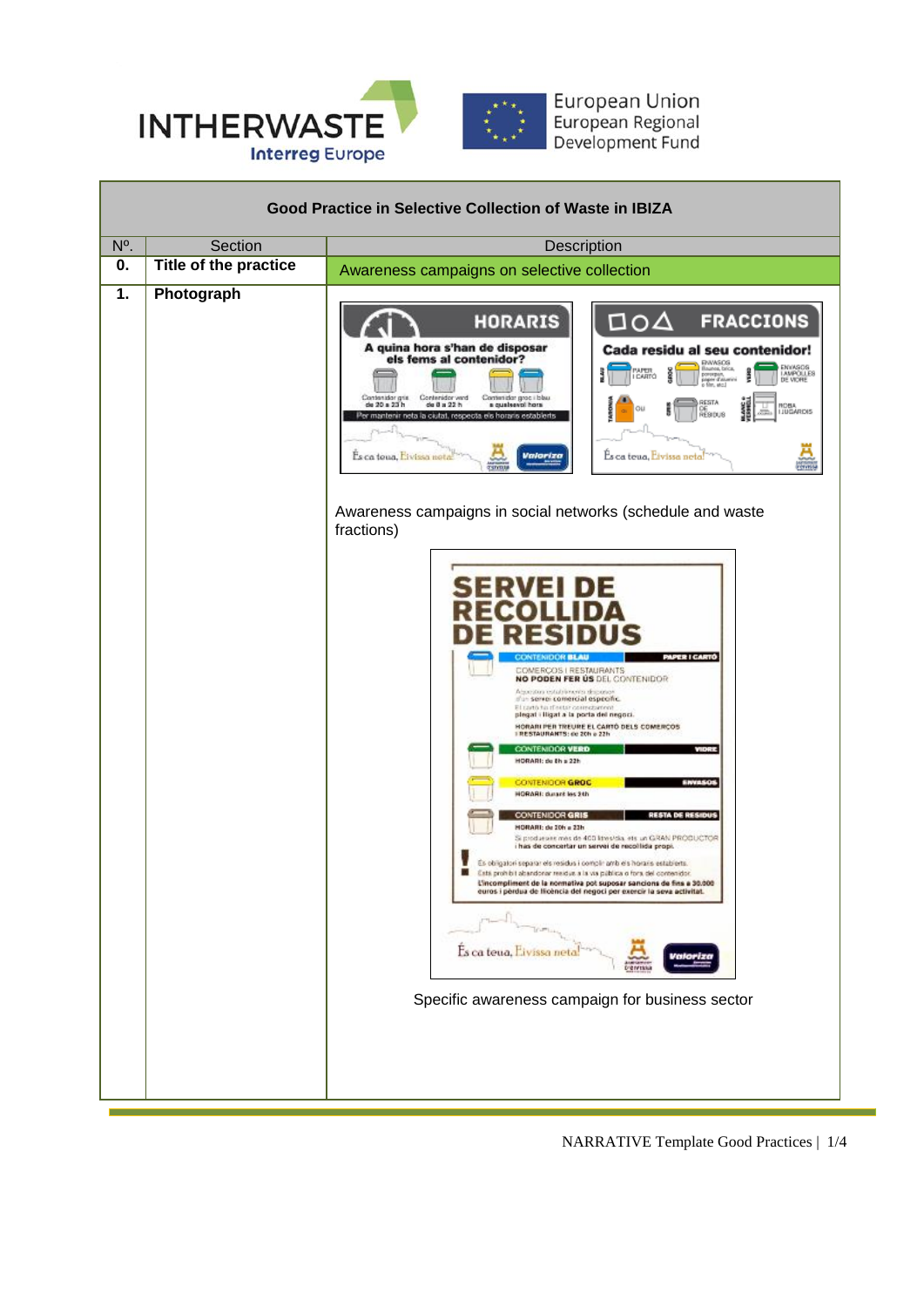

|    |                                                                                                                                                                                                                                                                                                                         | <b>SERVEI DE RECOLLIDA</b><br><b>DE RESIDUS PER A VEINAT</b><br><b>SERVICIO DE RECOGIDA DE</b><br><b>RESIDUOS PARA EL VECINDARIO</b><br><b>RECYCLING TIPS</b><br><b>BLAU / AZUL / BLUE</b><br>PAPER II CARDÓ / PAPEL Y CARDÓN / PAPER AND CARDOOAN<br>HORAR / HORAR O / SCHEDULE: tot of dia / tode of the / all day round<br>El cartó ha d'estar plegat<br>El cartón fiere que estar plegado<br>Gardònerd muni de idébel<br>VERD / VERDE / GREEN<br>VICE / 4 420 / 6140 440 6470 1<br>HORARI / HORARIO /SCHEDULE: do 8h a 22h / from 8 a.m. to 22<br>Qué es pot dipositar a equest contenidor?<br>JQué se puede depositar en este contenedor?<br>Whet one be depositer have?<br>GROC / AMARILLO / YELLOW   INNASIS / INVASIS / PLASTIC RO<br>HORARS / HORARJO /SCHEDULE: tot el dia / todo el dia / al day round<br>Cush es pot dipositor a aquest contenidor?<br>¿Cushas puede depositor en sale contenedor?<br>What can be deposited toye?<br>GROS / GROS / GREY<br>REPORT REPAIRS FRASTE ARE<br>HORARI / HORARIO /SCHEDULE: de 20h a 33h / from 20 to 33h<br>Acuentos residus s'han de cipesitar en bossa tencade<br>Estos residuas deben dependêncio en una bobia conteón.<br>These vissaes should de pinecel la númeal baga<br>Abens de dipositor al contenidor mobiles i estita refisi telefona al 980-208 di fi per selase.<br>Antes de sigui en el sur terraino matelar y hastes vienes, llava al 980-209 di fi sura antes.<br>Soloni dipositivo ald fundato esd<br>Esmitel andes des Cascia i en Dieteralismiens Roues i mobilita. Més indomenació as enconde los federes cinemat<br>Antales i possión, hacia i una ciclica Dieteralismia, fue, y il Conten, Manustatura i en entre possión antales<br><br>polaci samajih ole harante, italik probinti alemataran makitar a la sta polatisa.<br>primo portala italia homoa, Cala sociale de Asandaran makitor, an la via polatisa.<br>dari di la sompamaje in alemana administra. Itali habitat<br>compliment de la narmativa pat suscessi suscessi de lina a NAROS comp.<br>Complimento de la nomision possè superior susseries de lusta 152,500 costa.<br>Annicomplèment may famille american après 16,600 cursa.<br>Valoriza<br>Es ca teua, Eivissa neta<br>Specific awareness campaign for neighbours |  |
|----|-------------------------------------------------------------------------------------------------------------------------------------------------------------------------------------------------------------------------------------------------------------------------------------------------------------------------|---------------------------------------------------------------------------------------------------------------------------------------------------------------------------------------------------------------------------------------------------------------------------------------------------------------------------------------------------------------------------------------------------------------------------------------------------------------------------------------------------------------------------------------------------------------------------------------------------------------------------------------------------------------------------------------------------------------------------------------------------------------------------------------------------------------------------------------------------------------------------------------------------------------------------------------------------------------------------------------------------------------------------------------------------------------------------------------------------------------------------------------------------------------------------------------------------------------------------------------------------------------------------------------------------------------------------------------------------------------------------------------------------------------------------------------------------------------------------------------------------------------------------------------------------------------------------------------------------------------------------------------------------------------------------------------------------------------------------------------------------------------------------------------------------------------------------------------------------------------------------------------------------------------------------------------------------------------------------------------------------------------------------------------------------------------------------------------------------------------------------------------------------------------------------------------------------------------------------------------------------------------------|--|
| 2. | <b>Proposers</b>                                                                                                                                                                                                                                                                                                        | Municipality of Ibiza                                                                                                                                                                                                                                                                                                                                                                                                                                                                                                                                                                                                                                                                                                                                                                                                                                                                                                                                                                                                                                                                                                                                                                                                                                                                                                                                                                                                                                                                                                                                                                                                                                                                                                                                                                                                                                                                                                                                                                                                                                                                                                                                                                                                                                               |  |
| 3. | <b>Contacts</b>                                                                                                                                                                                                                                                                                                         | Ibiza Municipal Environment Department, mediambient@eivissa.es                                                                                                                                                                                                                                                                                                                                                                                                                                                                                                                                                                                                                                                                                                                                                                                                                                                                                                                                                                                                                                                                                                                                                                                                                                                                                                                                                                                                                                                                                                                                                                                                                                                                                                                                                                                                                                                                                                                                                                                                                                                                                                                                                                                                      |  |
|    |                                                                                                                                                                                                                                                                                                                         | Ibiza Municipal Communication Department, comunicacio@eivissa.es                                                                                                                                                                                                                                                                                                                                                                                                                                                                                                                                                                                                                                                                                                                                                                                                                                                                                                                                                                                                                                                                                                                                                                                                                                                                                                                                                                                                                                                                                                                                                                                                                                                                                                                                                                                                                                                                                                                                                                                                                                                                                                                                                                                                    |  |
| 4. | <b>Useful links</b>                                                                                                                                                                                                                                                                                                     | http://www.eivissa.es/ (only spanish and catalan)                                                                                                                                                                                                                                                                                                                                                                                                                                                                                                                                                                                                                                                                                                                                                                                                                                                                                                                                                                                                                                                                                                                                                                                                                                                                                                                                                                                                                                                                                                                                                                                                                                                                                                                                                                                                                                                                                                                                                                                                                                                                                                                                                                                                                   |  |
|    |                                                                                                                                                                                                                                                                                                                         | https://es-es.facebook.com/AjuntamentEivissa                                                                                                                                                                                                                                                                                                                                                                                                                                                                                                                                                                                                                                                                                                                                                                                                                                                                                                                                                                                                                                                                                                                                                                                                                                                                                                                                                                                                                                                                                                                                                                                                                                                                                                                                                                                                                                                                                                                                                                                                                                                                                                                                                                                                                        |  |
| 5. | <b>Start date</b>                                                                                                                                                                                                                                                                                                       | Summer 2016                                                                                                                                                                                                                                                                                                                                                                                                                                                                                                                                                                                                                                                                                                                                                                                                                                                                                                                                                                                                                                                                                                                                                                                                                                                                                                                                                                                                                                                                                                                                                                                                                                                                                                                                                                                                                                                                                                                                                                                                                                                                                                                                                                                                                                                         |  |
| 6. | Activities' state of the<br>art                                                                                                                                                                                                                                                                                         | On-going                                                                                                                                                                                                                                                                                                                                                                                                                                                                                                                                                                                                                                                                                                                                                                                                                                                                                                                                                                                                                                                                                                                                                                                                                                                                                                                                                                                                                                                                                                                                                                                                                                                                                                                                                                                                                                                                                                                                                                                                                                                                                                                                                                                                                                                            |  |
| 7. | Location                                                                                                                                                                                                                                                                                                                | Municipality of Ibiza                                                                                                                                                                                                                                                                                                                                                                                                                                                                                                                                                                                                                                                                                                                                                                                                                                                                                                                                                                                                                                                                                                                                                                                                                                                                                                                                                                                                                                                                                                                                                                                                                                                                                                                                                                                                                                                                                                                                                                                                                                                                                                                                                                                                                                               |  |
| 8. | Inhabitants in the                                                                                                                                                                                                                                                                                                      | 1487 inhabitants in La Marina and Dalt Vila (this good practice is                                                                                                                                                                                                                                                                                                                                                                                                                                                                                                                                                                                                                                                                                                                                                                                                                                                                                                                                                                                                                                                                                                                                                                                                                                                                                                                                                                                                                                                                                                                                                                                                                                                                                                                                                                                                                                                                                                                                                                                                                                                                                                                                                                                                  |  |
|    | area                                                                                                                                                                                                                                                                                                                    | extensive to the entire municipality)                                                                                                                                                                                                                                                                                                                                                                                                                                                                                                                                                                                                                                                                                                                                                                                                                                                                                                                                                                                                                                                                                                                                                                                                                                                                                                                                                                                                                                                                                                                                                                                                                                                                                                                                                                                                                                                                                                                                                                                                                                                                                                                                                                                                                               |  |
| 9. | Description of the practice                                                                                                                                                                                                                                                                                             |                                                                                                                                                                                                                                                                                                                                                                                                                                                                                                                                                                                                                                                                                                                                                                                                                                                                                                                                                                                                                                                                                                                                                                                                                                                                                                                                                                                                                                                                                                                                                                                                                                                                                                                                                                                                                                                                                                                                                                                                                                                                                                                                                                                                                                                                     |  |
|    | Origin:                                                                                                                                                                                                                                                                                                                 |                                                                                                                                                                                                                                                                                                                                                                                                                                                                                                                                                                                                                                                                                                                                                                                                                                                                                                                                                                                                                                                                                                                                                                                                                                                                                                                                                                                                                                                                                                                                                                                                                                                                                                                                                                                                                                                                                                                                                                                                                                                                                                                                                                                                                                                                     |  |
|    | Residents, tourists and an important business sector with a high turnover of owners and<br>employees from one season to the next, coexist in the Heritage area. The lack of information<br>causes non-compliance with waste regulations, problems in waste collection and an overall bad<br>image of the heritage area. |                                                                                                                                                                                                                                                                                                                                                                                                                                                                                                                                                                                                                                                                                                                                                                                                                                                                                                                                                                                                                                                                                                                                                                                                                                                                                                                                                                                                                                                                                                                                                                                                                                                                                                                                                                                                                                                                                                                                                                                                                                                                                                                                                                                                                                                                     |  |

NARRATIVE Template Good Practices | 2/4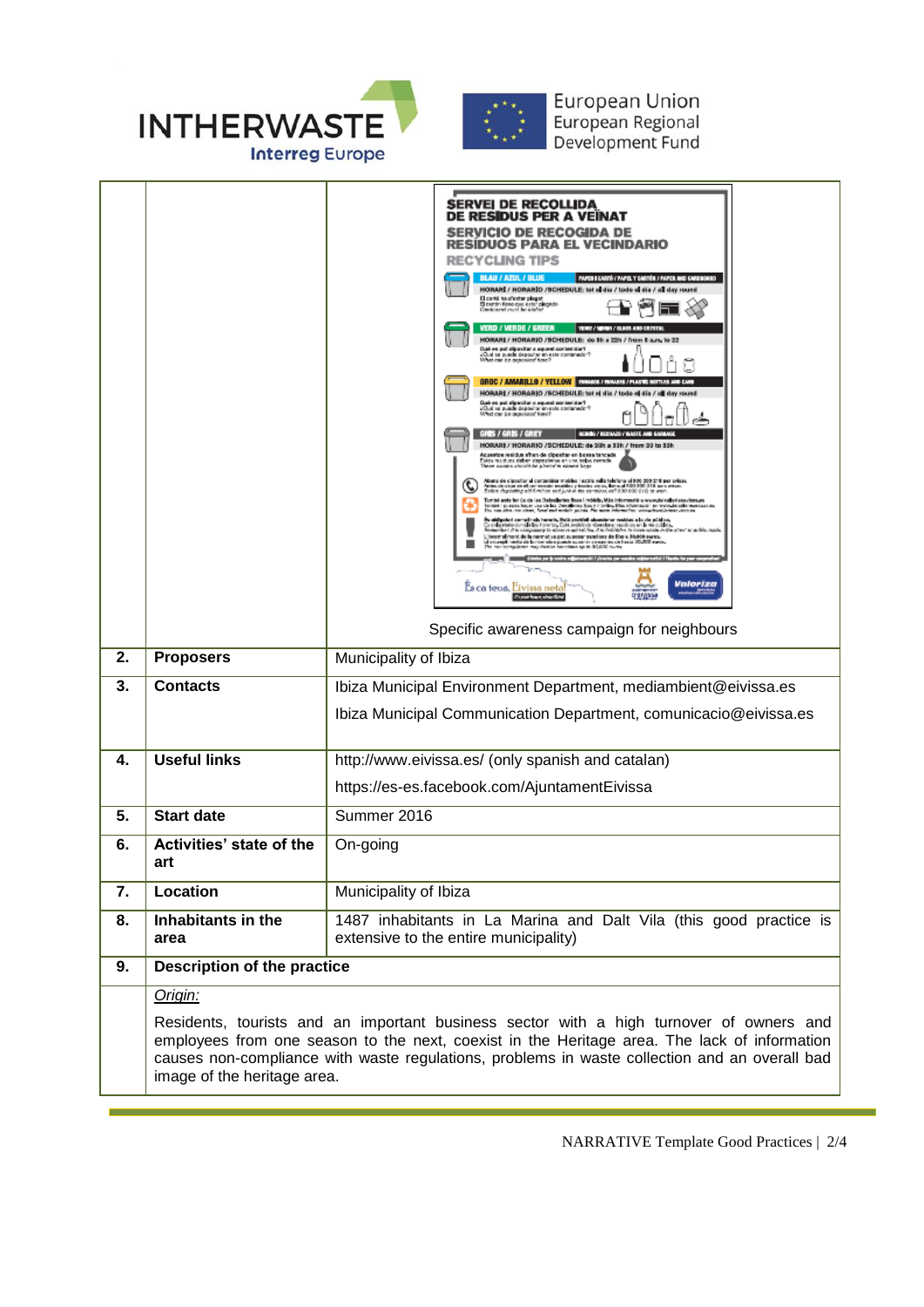

For a long time the town hall has distributed letters informing about the waste regulations to the business in the neighbourhood of La Marina. The letters were extensive and usually the business sector didn't pay too much attention to them. The economic resources of the town hall for awareness campaigns were limited.

### *Development and Timescale:*

In June 2016 Ibiza renewed its waste collection service. An external company provides this new waste collections service. Part of the company's fees (0,4%) has to be alloted to awareness campaigns.

In summer 2016 a corporate image was designed for all the awareness campaigns with the objective that they would be very visual and easy to understand.

The first campaign was directed to social networks. It consists in short messages about good practices in waste collection and keeping clean roads and beaches.

In September 2016 specific brochures were edited for the business sector. Environmental educators distribute and explain them.

In May 2017 specific posters for neighbours have been edited, to be installed in the common areas of buildings. The town hall has contracted a social insertion company to put these posters up.

The business awareness campaign continues this year too.

### *Actors involved:*

- Ibiza Municipal Environment Department
- Ibiza Municipal Communication Department
- Waste Collection Company (Valoriza Servicios Medioambientales S.A.)

#### *Legal framework:*

There is no legal framework of application

# *Financial framework:*

The awareness campaigns are financed with part of the remuneration of the municipality waste collection company, approximately 20.000€ year.

# *Degree of implementation:*

The awareness campaigns are designed for the entire municipality: neighbours and business sector. During the winter season the campaigns are directed to the neighbours and business sector that is open all year. Early season the campaigns are directed to the neighbours that come to the municipality on holidays or second residence and to the business sector that only open during the tourist season.

The aim, every year, is to reach the totality of the business sector and as many neighbours as possible.

NARRATIVE Template Good Practices | 3/4